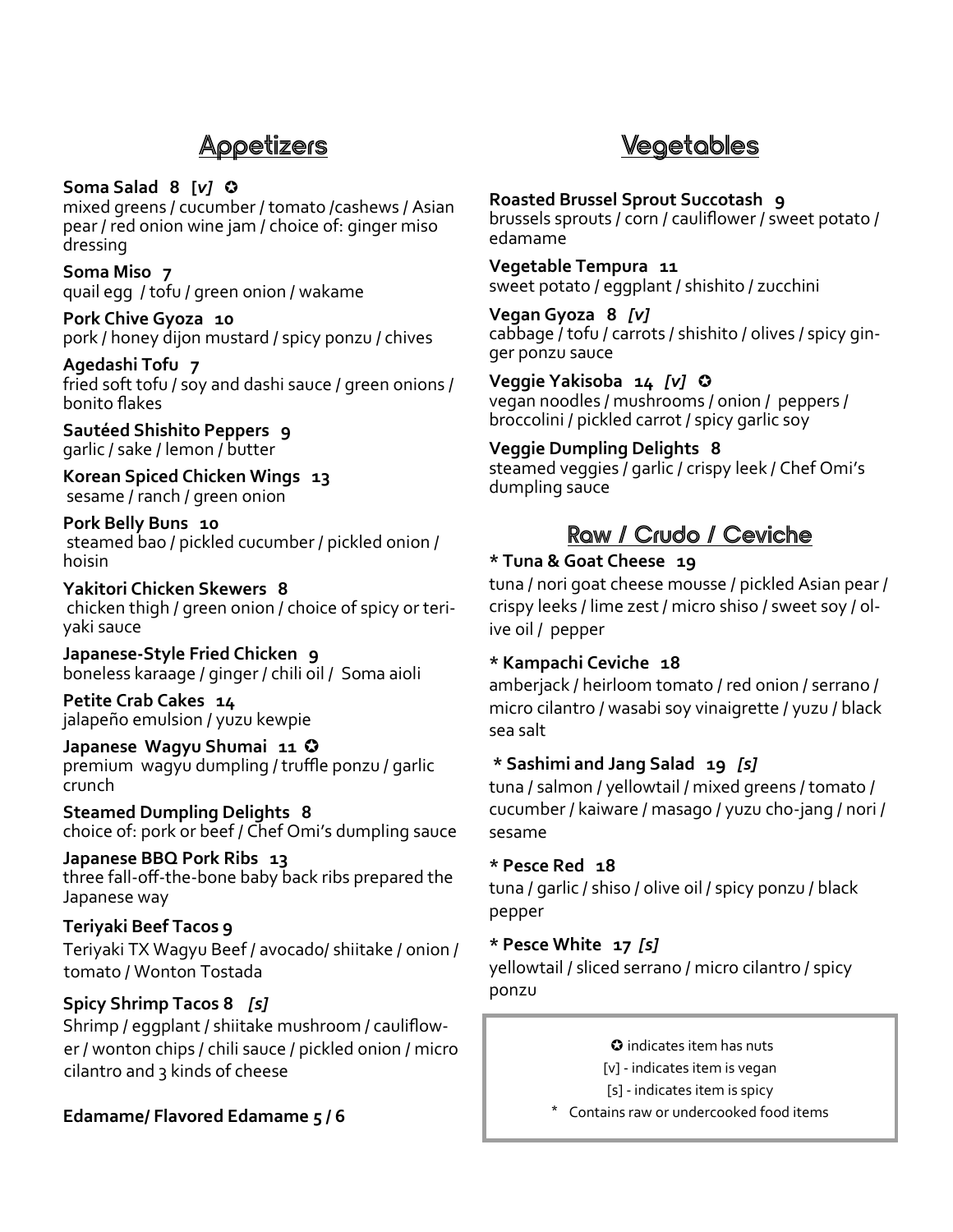# Seafood

#### **Tempura 15**

shrimp and assorted vegetables

#### **Pan Seared Salmon 21**

8 ounce Scottish salmon / brussel sprouts / sweet potatoes / cherry heirloom tomatoes / buttermilk foam

# **Lobster Miso Mac and Cheese 22**

Lobster / elbow macaroni / miso / béchamel / parmesan / mozzarella / cheddar / panko

#### **Alaskan Black Cod 18**

Miso-marinated broiled cod / broccolini / pomegranate reduction

#### **Japanese Lobster Risotto 16**

unique sushi rice risotto / butter poached lobster / mozzarella / shiitake mushrooms / brown beech mushrooms / chives

#### **Hamachi Kama 14**

grilled tender yellowtail fish collar / side of spicy ponzu sauce

# Meat

#### **Sukiyaki Pork Belly 16**

pork belly with a yakiniku soy reduction / poached egg / mushrooms / cherry tomatoes / onions / baby bok choy / micro cilantro

**Texas Wagyu Short Ribs 14**  72 hrs sous vide Texas wagyu / ginger soy reduction

#### **Yakiniku Beef 24**

8 ounce certified angus NY strip / fried egg / onions / mushrooms / garlic soy / pickled ginger / chives / rice

#### **Miso Duck 12**

sous vide duck breast / mushrooms / asparagus / yuzu-wine reduction

# Ramen / Udon / Noodle

# **Spicy Tonkotsu Ramen 17** *[s]*✪

(*Japanese traditional-style)*  pork & chicken broth / pork belly / pickled ginger / wakame / bamboo shoots / micro cilantro / egg / spicy seasoning / sesame seeds

#### **Texas Ramen 17**

*(shoyu – tonkotsu base)* Locally sourced pork and chicken broth / pork belly / corn / green onions / spinach / wakame / chili thread / cilantro / egg

#### **Spicy Miso Ramen 16** *[s]* ✪

*(miso base)* fried pork belly / green onions / spinach / wakame / habanero / chili powder / menma / egg

### **Garden Ramen 14** *[v]*

*(shiitake –kombu base)* tofu / portabella mushrooms / pickled shimeji mushrooms / green onions / spinach / wakame / cilantro

#### **\* Beef Udon 15**

NY strip beef slices / green onions / spinach / wakame / fish cake / dashi soy / sesame seeds

### **Shrimp Tempura Udon 15**

shrimp tempura / fish cake / tempura / green onions / spinach / wakame / dashi soy / sesame seeds

#### **Seafood Ramen 19** ✪

lump crab / clams / shrimp / egg noodle / wakame / green onion s / micro cilantro / red ginger / Japanese peppers /garlic chili

#### **Additional toppings for Ramen / Udon:**

#### **Side add ons:**

Menma *(Bamboo Shoot)* Corn Green Onion Spinach Wakame Fish Cake Mushrooms Shrimp Beef

**Egg:** 1 **Meat:** 5 **Noodles:** 3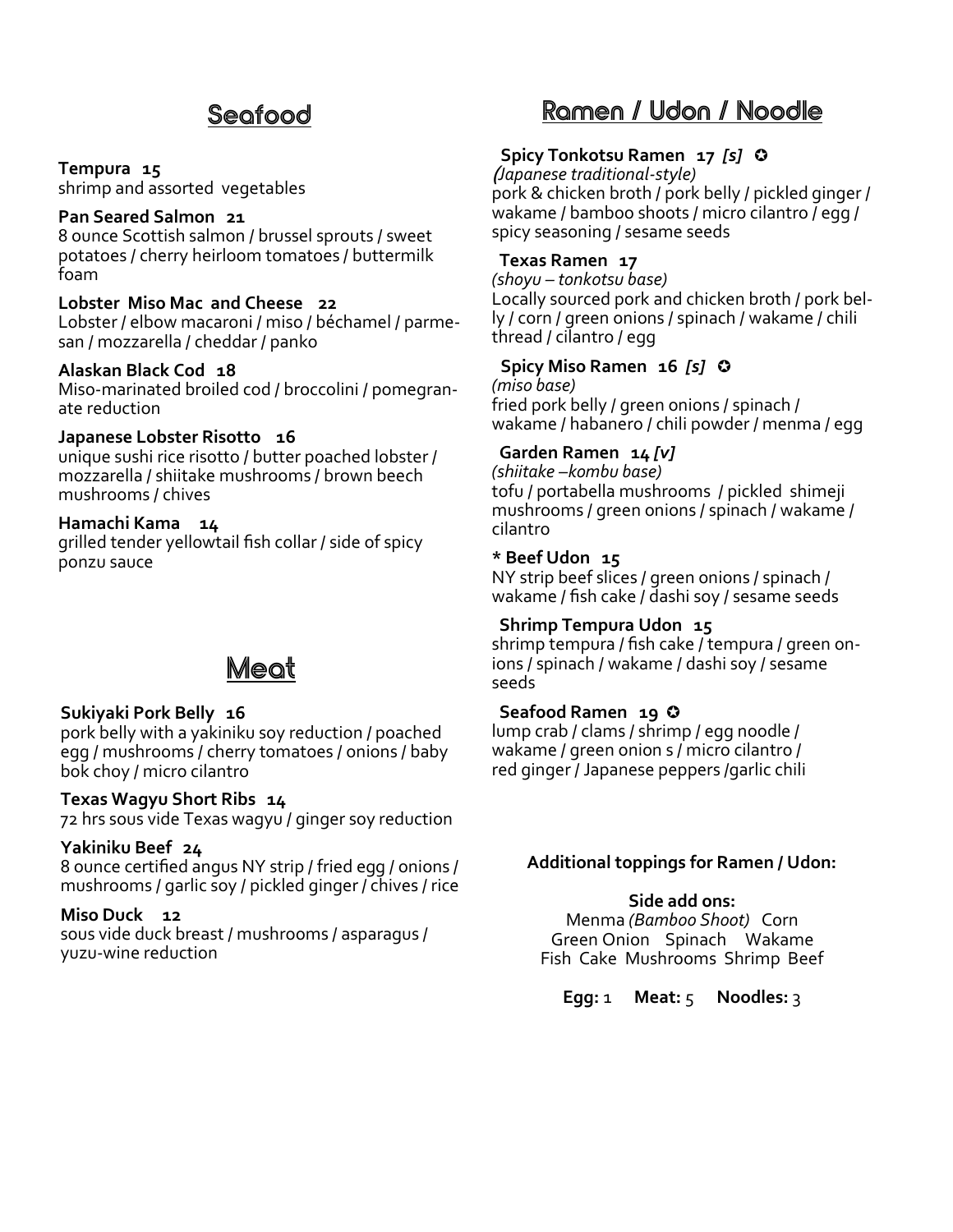# Nigiri Sushi and Sashimi

*price per piece*

- **\* Tuna** *Maguro* **5**
- **\* Peppercorn Tuna 5**
- **\* Fresh Salmon** *Sake* **4**
- **\* Fresh Salmon Belly 4.50**
- **\* Peppercorn Salmon 4.50**
- **\* Smoked Salmon 4.50**
- **\* Japanese Sea Bream**  *Madai* **6**
- **\* Yellowtail** *Hamachi* **5**
- **\* Yellowtail Belly****5.50**

 **Fresh Water Eel** – *Unagi* **4.50**

**\* Flying Fish Roe** – *Tobiko* **3.50**

- **\* Salmon Roe** *Ikura 5*
- **Octopus** *Tako* **3.5**
- **\*Squid** *Ika* **3**
- **\* Diver Scallop (Whole)** *Hotate* **4**

**\* Spicy Scallop (Chopped) 4**

 **Black Tiger Prawn** – *Ebi* **3.50**

\*\*Traditional Rolls and Hand rolls are available upon request. See server for more details.

*\*Consuming raw or undercooked meats, poultry, seafood, shellfish, eggs or unpasteurized milk may increase your risk of foodborne illness.*

# Soma Specials

### **\* Chirashi 44**

8 kinds of premium sashimi over a bed of sushi rice with pickled vegetables

**\* Sashimi Pentagon 44** Tuna / Salmon / Hamachi / Hotate / White Fish Special / accompanied by trio of sauces (4pieces each)

**\* Sushi & Roll Medley 10 piece 44** chef's choice pieces of nigiri with a choice of Spicy Salmon or Spicy Tuna roll

#### **\* Soma Sashimi Bowl 78**

selection of 9 different sashimi offerings by the chef over an ice bowl

#### **\* Chef's Omakase MKT**

assortment of chef's preferred premium cuts of sushi of the day

#### **\* Chef's Premium Tasting "Omakase" MKT**

Sushi Bar dining service only, with a carefully selected menu from the both the front and back kitchen. Must be booked a week in advance.

# Premium Selection

price per piece Prices & availability may vary with season

- **\* Akami** *Blue Fin Tuna* **7**
- **\* Chu-Toro** *Medium Fatty Tuna* **MKT**
- **\* O-Toro** –*Blue Fin Tuna Belly* **MKT**
- **\* New Zealand King Salmon 6**
- **\* Ahi Tuna with Truffle Shoyu & Scallion 6**
- **\* Yellowtail & Foie Gras with Asian Pear Jam 10**
- **\* Scallop & Foie gras 9**
- **\* Sweet Shrimp** *Ama Ebi* **6**
- **\* House Marinated Masaba** *Mackerel* **6**
- **\* Kinmedai**  *Goldeneye Snapper* **8**
- **\* Kampachi**  *Amberjack* **5**
- **\* Santa Barbara Uni** *Sea Urchin* **MKT**
- **\* Japanese Uni-** *Sea Urchin* **MKT**
- **\* Aka Mutsu** *Sea Perch* **11 Anago —** *salt-water eel* **7.50**
- **\* Madai with Caviar 11 Alaskan King Crab** – *Tarabagani* **MKT**

**Fresh Grated Wasabi 8**